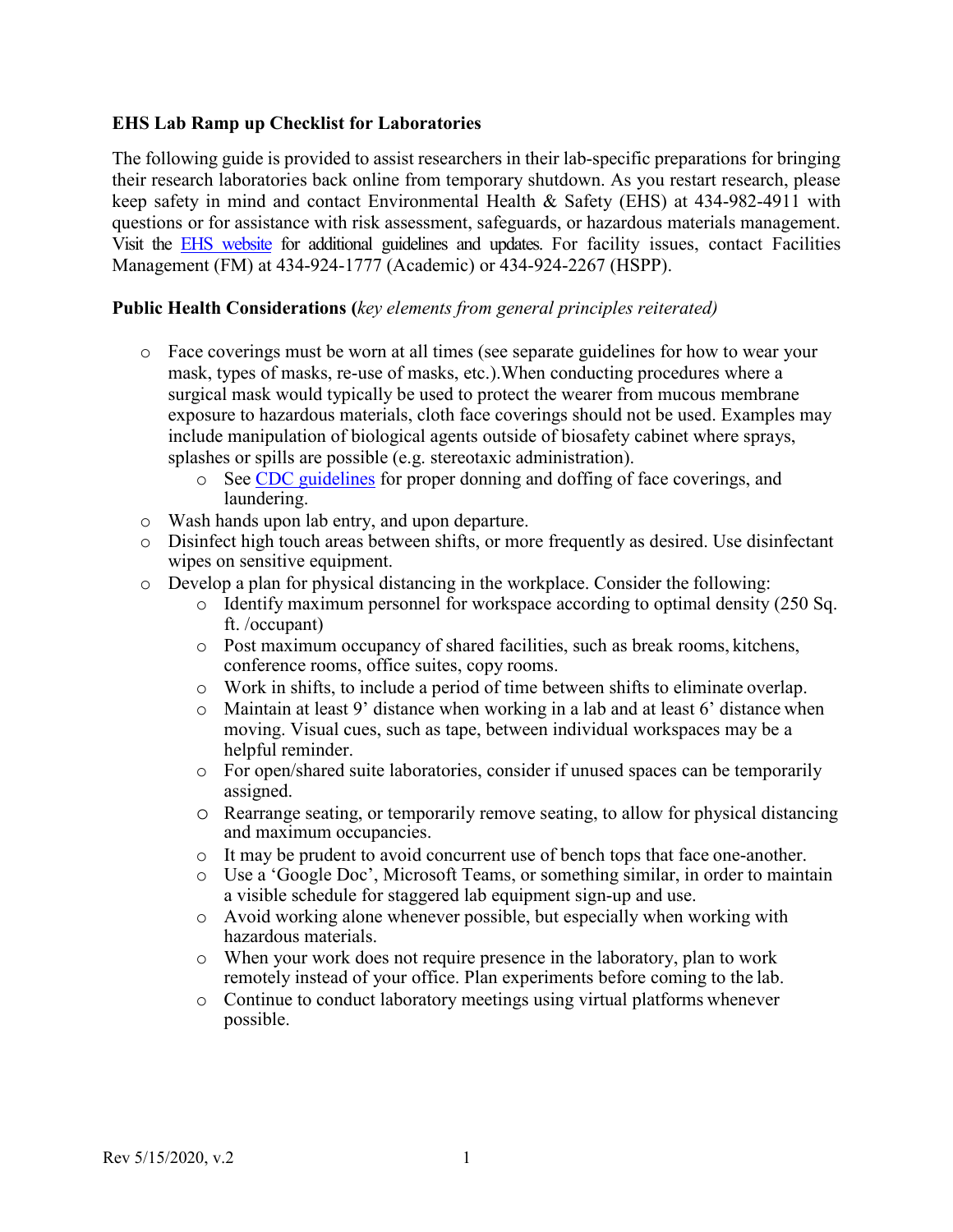#### **First Day Back (Phase I & II activities)**

- o Prior to restarting any research, perform a complete and thorough walkthrough of all spaces you are responsible for to check nothing is obviously out of place, missing, damaged, leaking, etc. Address immediately.
- o Ensure you have adequate personal protective equipment (PPE) available for near-term planned research.
- o Ensure you have adequate hand-soap and towels for handwashing, and disinfectant appropriate for cleaning lab surfaces and equipment.
- o Verify all emergency equipment is functional and accessible.
	- o Flush all eyewashes in your labs for 1 to 2 minutes, given the eyewashes have a functional drain. Check that the temperature is tepid. Document you have checked the eyewash.
	- o Verify that safety showers have been checked by FM in the last 6 months.
	- o Check fire extinguisher pressure gauges to make sure the indicator is in operating range.
	- o Verify emergency equipment, such as eyewashes, safety showers, sprinkler heads, fire extinguishers, and pull stations are visible and not obstructed.
- o Check chemical containers for damage, leaks, pressure build up, etc. Request [waste](https://ehs.virginia.edu/Waste.html) [pickup](https://ehs.virginia.edu/Waste.html) from EHS, if needed, particularly for peroxide forming compounds or other chemicals that may have become unstable.
- o Power up electrical equipment slowly and one at a time. Potential exists to overload electrical circuits.
- o Verify that the chemical fume hood is currently certified by checking the stickerissued by EHS. Test the hood to ensure that the sash can be raised up with one hand to the mechanical stop or 18 inch vertical opening and that it does not go into alarm. If the hood does not have a flow monitoring device, check air flow by using a tissue or Kim Wipe to see if it is sufficiently drawn inward.
- o Pour small amounts of water down dry traps/floor drains to mitigate sewer gas smells, which can be confused for natural gas leaks.
- o As you begin starting active research again, keep plans flexible to accommodate changes. Documenting lab-specific actions taken can help future decisions.

#### **General**

- Avoid engaging in startup procedures alone. Try to have at least two people present in case any issue arises. Have a general planned schedule of when certain processes should be back up and running.
- Use the opportunity of bringing processes back online to cross-train other members of your laboratory.
- Take things cautiously slow as your research ramps back up. Accidents are more likely to occur if a lab rushes back into research.
- Reconsider beginning with certain experiments or research activity that rely on other facilities, are especially hazardous or long-term in nature.
- Note that shared facilities, such as stockrooms or core labs, may be on different ramp up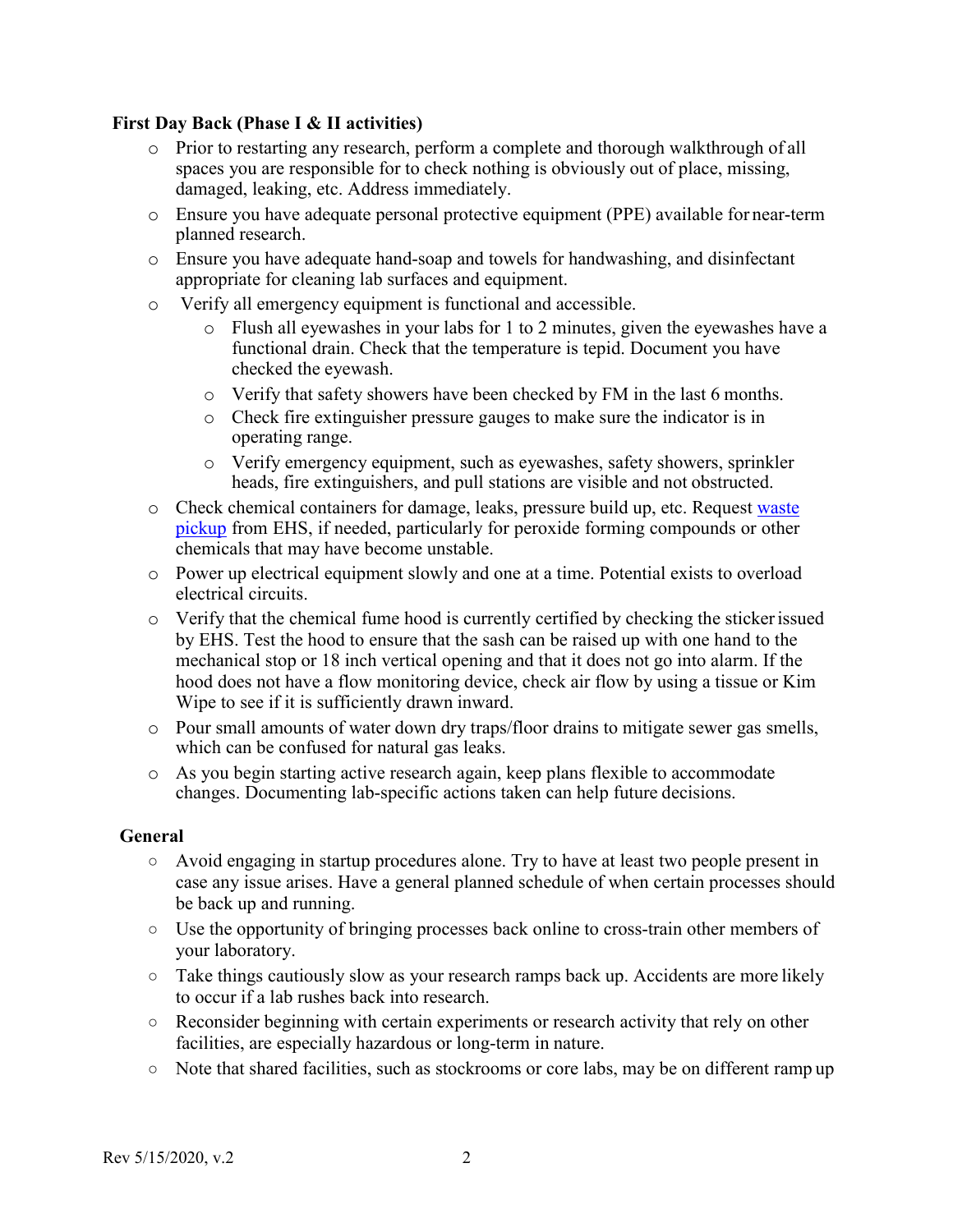schedules or in more demand than during normal operation.

- $\circ$  Be aware that many lab items may be in short supply or have longer lead times, including gases, chemicals, and PPE.
- Schedule deliveries of research materials in smaller quantities and expect delays.
- Avoid sharing PPE if possible.
	- Conduct a risk assessment to determine the appropriate level of PPE.
	- Provide individual PPE whenever possible.
	- Disinfection may be problematic or impractical for some PPE that is commonly shared (e.g. laser glasses, cryogloves). Tasks requiring special PPE may be best designated to select individuals in order to manage public health considerations.
	- If PPE can be disinfected, do so. Additionally, wash hands before and after use.
- $\circ$  Consider if items worn for public health considerations (e.g. cloth face coverings) may hinder safe use of PPE used to mitigate exposure to hazardous materials.
- Do not wear your lab gloves outside the labs. It will be common to see people in gloves outside labs, and it is best for it to be clear for everyone that anyone wearing gloves is doing so for sanitary reasons only.
- Check that all utilities such as house vacuum and natural gas are operational for your needs.
- Water connections: turn water back on slowly. Check connections for leaks. Do not leave the site right away as some connections may burst after a few minutes. Return to the equipment a short time later to confirm there are no leaks. Call the appropriate service desk to report any leaks immediately.

# **Animal Care**

- Communicate with your vivarium manager prior to restarting animal research.
- Confirm inventory of controlled substances and proper documentation.

## **Biologicals**

- Verify that biosafety cabinets have not gone out of certification over the shutdown period.
- Ensure you have CMC's and sharps containers available before beginning work.
- Ensure appropriate disinfectants for your biological work are available and not expired.
- Verify your CO2 supply before beginning use of incubators.

## **Chemicals**

- Ensure you have hazardous waste containers available before beginning work.
- Maintain separation of non-compatibles as you get set up in the lab again (e.g. oxidizers and flammable gases, acids and bases or flammables).
- Ensure all compressed gas cylinders are chained/secured.
- Consider leak testing compressed gas piping systems before using.

# **Radioactive Materials**

○ Verify all survey equipment are operating normally. Contact Radiation Safety at 982- 4919 for any survey equipment problems.

 $\text{Rev } 5/15/2020, \text{ v.2}$  3